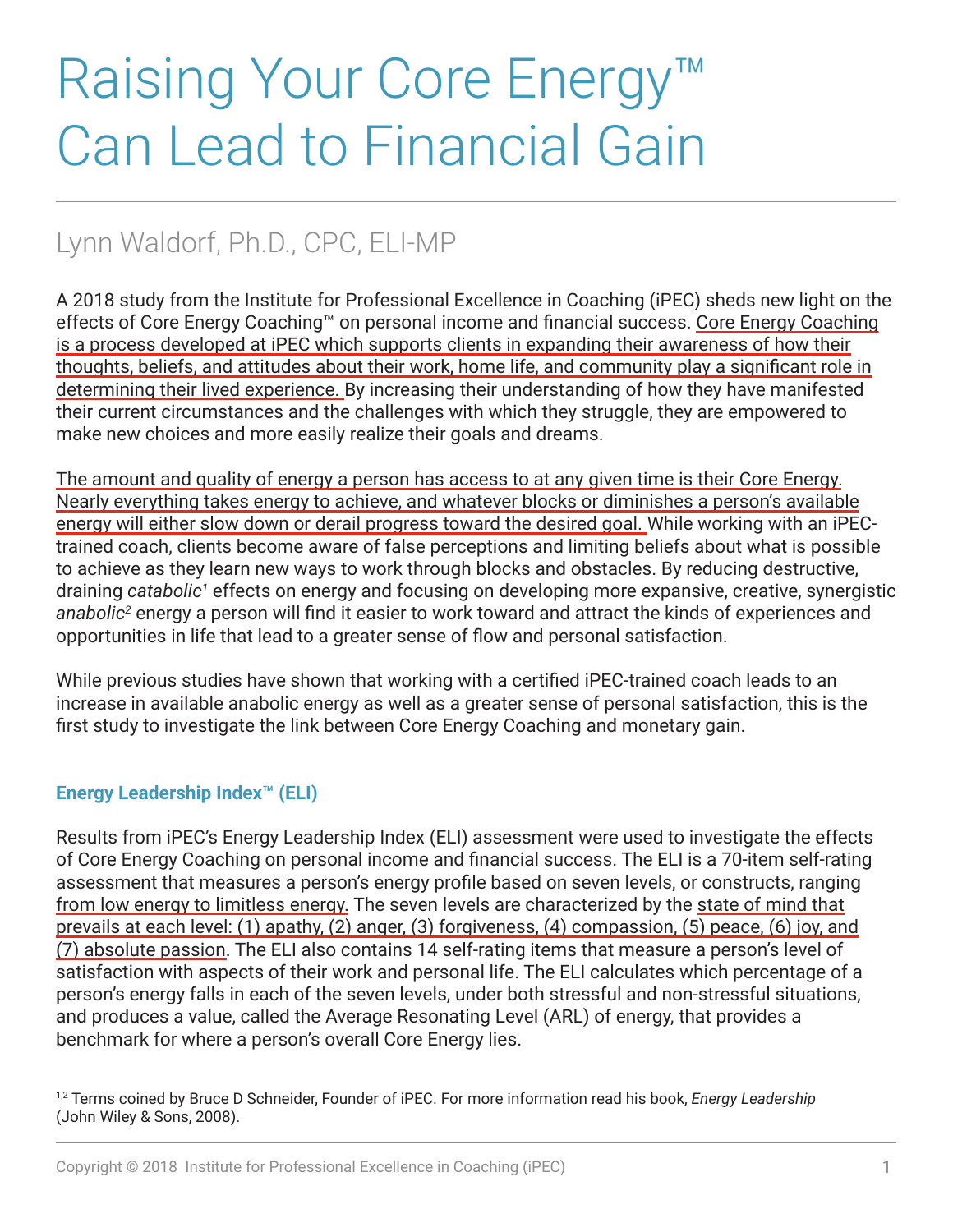In 2017, data from 29,717 coaching clients were used to conduct a confirmatory factor analysis of the assessment. The results showed that the ELI is a valid and reliable measure of a person's Average Resonating Level of energy (ARL). The clusters of items related to each of the seven energy levels had reliability coefficients above 0.70, with factors loadings between 0.38 and 0.73. The 14 life satisfaction items had a reliability coefficient of 0.88.<sup>3</sup>

### **Research Study**

To conduct the current study, the responses of 259 coaching clients who had completed the ELI between April 2013 and March 2017 were examined. The subjects all resided in the United States, were between the ages 25 to 65, were employed full-time in a range of job positions, and earned between \$25,000 and \$300,000 annually. There were 169 managers (65.3%) and 90 non-managers (31.7%) in the group. Each client completed the ELI twice during their coaching engagement (iPEC coaches are encouraged to give the ELI to clients at the beginning of a coaching engagement and again at or near the end of the engagement). The time between ELI administrations varied from 12 weeks to 12 months.

The analysis focused on the relationships between five factors from the assessment: ARL, income range, job role, level of satisfaction with financial success, and level of overall life satisfaction. The following paragraphs contain the results from a statistical analysis of the relationships between the five factors.

### **Findings**

The first analysis determined whether there had been a significant change in the ARL of the 259 coaching clients between ELI administrations. The second analysis explored whether there had been an increase in reported income levels and, if so, for which group(s) of clients. The third analysis examined the rate of promotion or role level changes, that were evident in the data and looked at whether that was related to an increase in Core Energy. The fourth analysis investigated whether there had been a change in respondents' sense of financial success over the course of their coaching engagement and the fifth was undertaken to re-confirm the relationship between an increase in energy and a significant change in life satisfaction ratings, as evidenced in previous studies.<sup>4,5</sup>

3 For more information on the ELI, visit iPEC's Energy Leadership website at http://energyleadership.com/the-assessment/.

<sup>5</sup> (2014). Zajonc Corp. Replication Study: Factor Revealed for Determining Success in Work and Life.

<sup>4</sup> (2017). iPEC. Your Core Energy Determines Your Life Potential. (L. Waldorf)

 <sup>(</sup>K. Barrington & J. Park)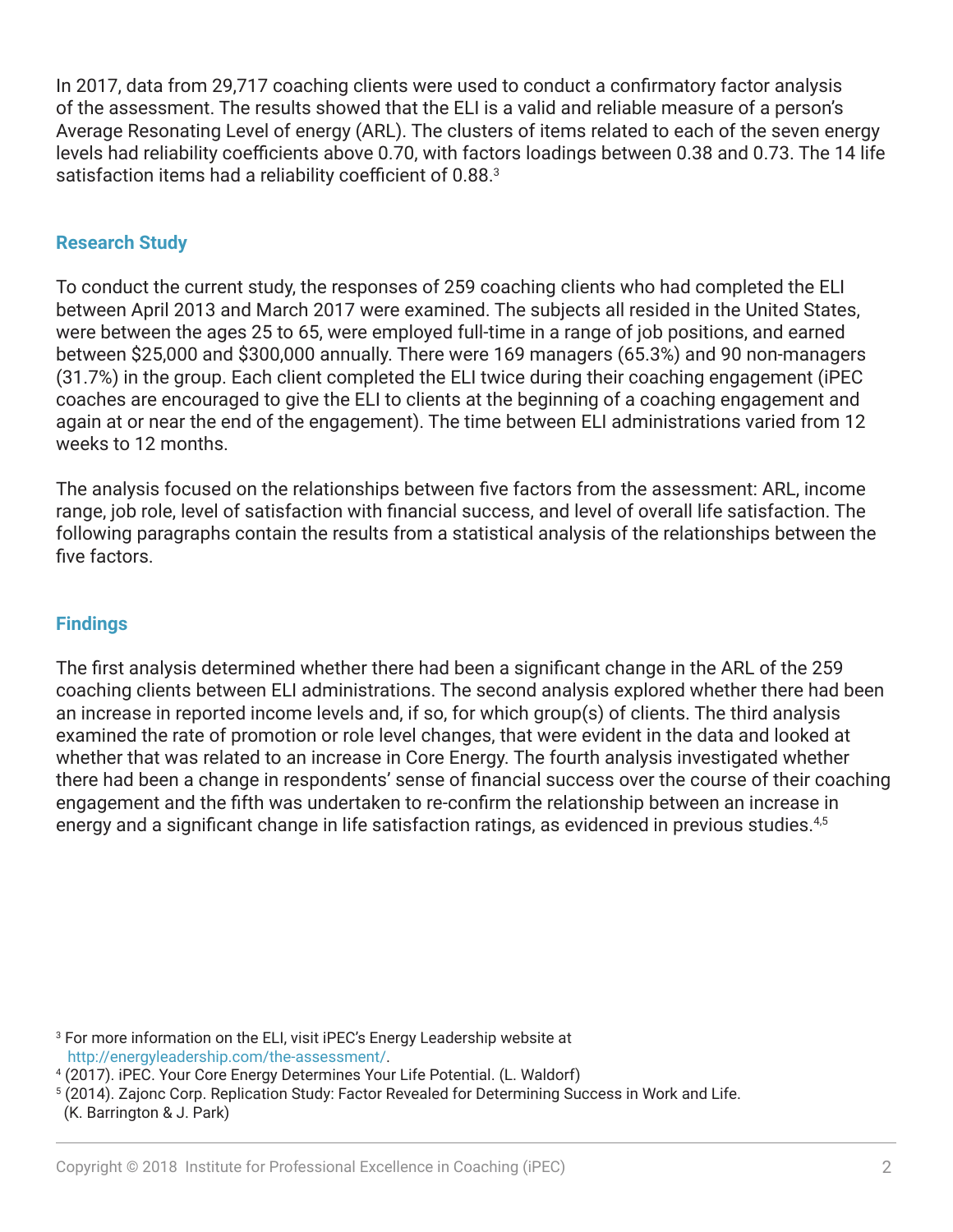### **A. Increase in Energy Levels**

A paired-samples t-test of the ARL of Core Energy of the 259 respondents revealed a positive and statistically significant difference between ARL on the pre-assessment and post-assessment (*t*(258) = 14.53, *p* < .001). The mean change in ARL was from 3.23 (*SD* = 0.32) to 3.54 (*SD* = 0.36). Descriptive statistics indicated that eight out of every ten respondents (81.1%) showed an increase in ARL on their post-ELI assessment, and 44.0% had an increase of 0.32 points or higher (*n* = 134), the equivalent of one standard deviation. One could expect to observe shifts in behavior or attitude at this level of change. Table 1 shows that a person can experience a meaningful change in Core Energy in as little as 12 weeks and that the amount of change in Core Energy that was experienced by each leader was not necessarily tied to the length of the coaching engagement.

# 1.50 1.00 Mean of Change in ARL 50  $00$  $-.50$  $-1.00$ ........................... **Latest ARL Time Lapse**

Table 1: Pre/Post Change in Core Energy (ARL) Ratings

(Time between ELI administrations varied from 3 to 12 Months)

#### **B. Increase in Income Levels**

A paired samples t-test revealed a positive and statistically significant change in income had occurred between the time respondents completed the pre-ELI assessment (*M* = 4.43 on a seven-level income scale, *SD* = 1.47) and when they completed the post-ELI assessment (*M* = 4.56, *SD* = 1.50; (*t*(258) = 3.23, *p* = < .05). This was specific to men and women who had been earning between \$25,000 and \$100,000 when they took the ELI the first time. Income increases above the \$100,000 level were not as detectable, most likely because the range of income for each response choice over one-hundred thousand dollars was very large (\$50,000 or more). A change in income of that size would not have been as common.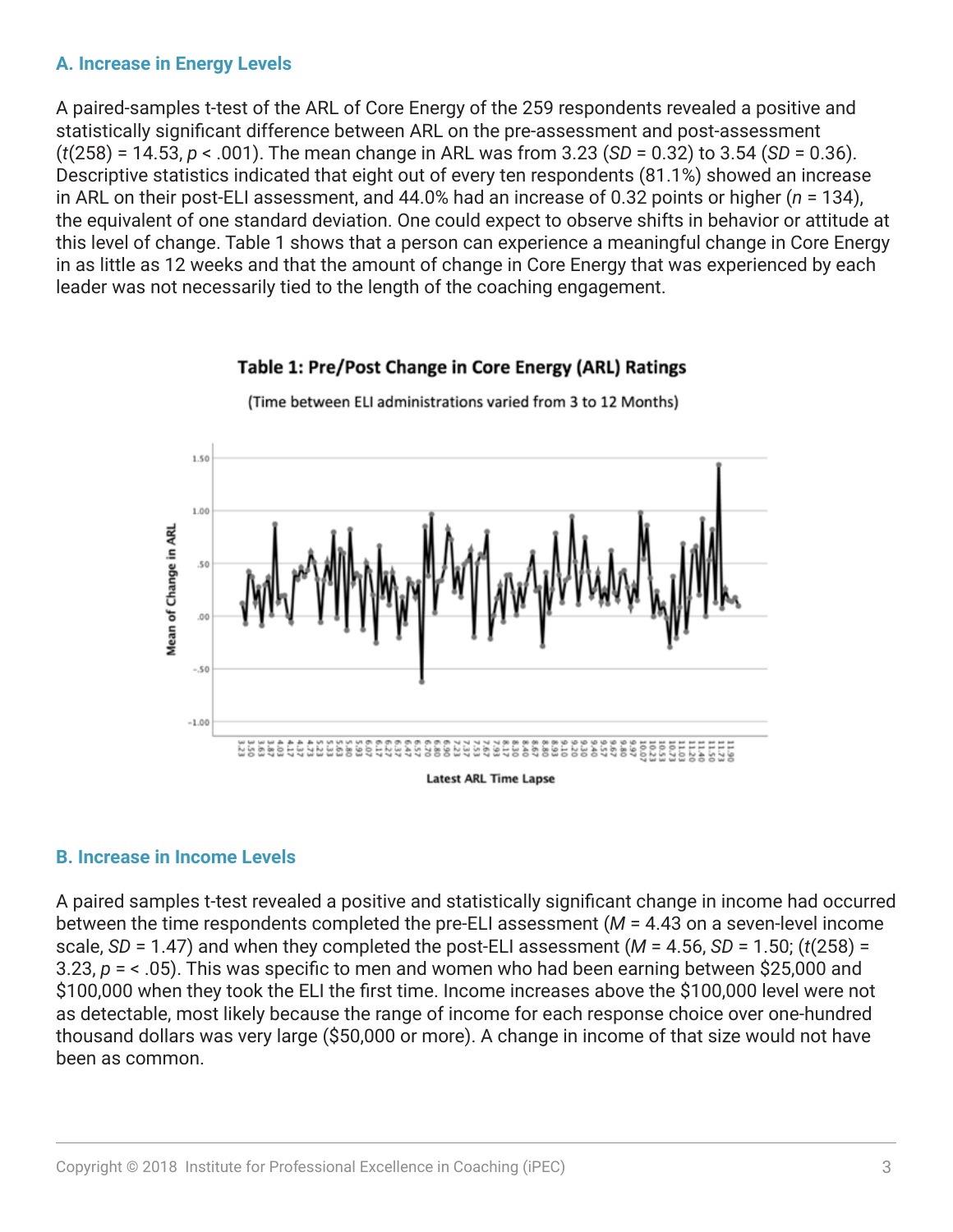Most increases that marked a jump from one income level to the next—as reported in 42 cases occurred after seven months of coaching, on average. Bivariate correlation analysis also showed a positive and significant relationship between an increase in ARL and an increase in income after seven months for leaders earning between \$25,000 and \$150,000 (*r* s = 0.25, *p* < .05). Increases of two or more income levels—as reported in six cases—were more likely to have occurred after nine months of coaching. Given these results, it's likely that more increases in income occurred but they were not detectable because the ELI does not measure changes within specific income ranges; only between them.

### **C. Change in Energy and Job Roles**

Descriptive statistics from the post-coaching ELI data indicated that at least 24 of the 259 respondents (9.30%) received promotions during their coaching programs to at least one role level above their starting level. This is likely a conservative figure regarding the number of actual promotions earned, as it is possible to earn a promotion without changing role levels (e.g., Managers could become Senior Managers). Such changes are not detectable in the ELI data. Among the changes in job roles of one level or more, the primary trend was transitioning from non-management into management positions. An analysis of variance (ANOVA) revealed there was also a significant relationship between the leaders increasing their ARL and being promoted into management (*F*(2,135) = 3.18, *p* < .05).

### **D. Change in Energy and Increased Financial Success**

The ELI respondents were also asked to rate their perceived level of financial success as a partial measure of overall life satisfaction. The positive change in mean self-ratings on financial success between the pre-assessment (*M* = 3.97 on a six-point rating scale, *SD* = 1.06) and post-assessment (*M* = 4.50, *SD* = 0.87) was statistically significant (*t*(258) = 9.56, *p* < .001). A regression analysis indicated that the main predictor of an increased financial success rating in men was an increase in Core Energy, as measured by ARL  $(F(3,77) = 6.76, p < .001$  with an  $R<sup>2</sup>$  of 0.21). For women, the main predictors were an increase in Core Energy and a change in income level (*F*(3,174) = 8.67, *p* < .001 with an  $R^2$  of 0.13).

#### **E. Change in Energy and Increased Life Satisfaction**

Bivariate correlation analysis showed that the relationship between increasing one's ARL and experiencing greater satisfaction with life was positive and significant (*r* s = 0.35, *p* < .001), confirming the results of the previous studies. The correlation between an increase in income and an increase in life satisfaction self-ratings was also statistically significant ( $r_{\rm s}$  = 0.13, *p <* .05). These results indicate that, for the leaders in the study, increasing one's ARL was a more significant contributor to personal satisfaction in life than earning more money or improving one's sense of financial success.